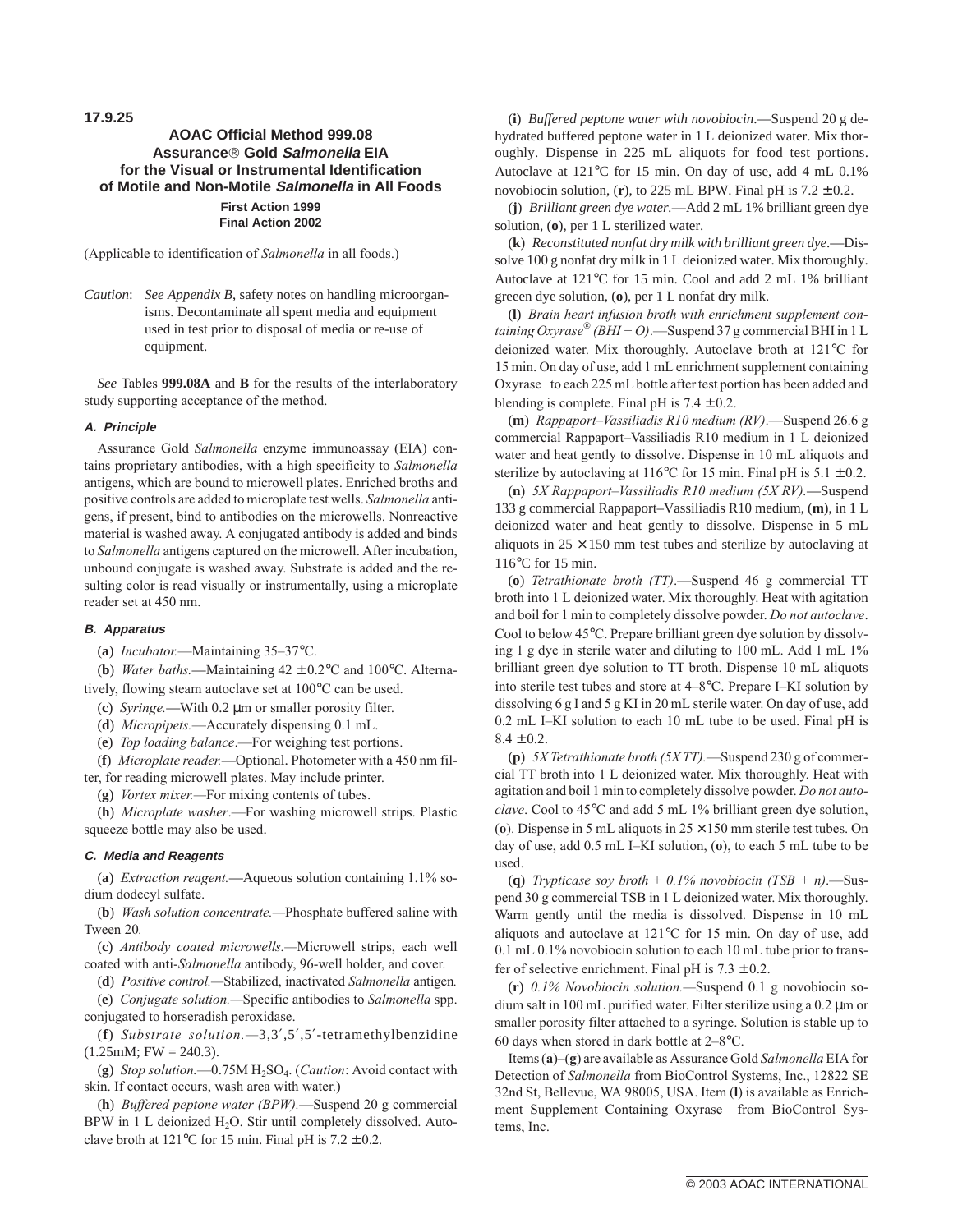|                    |         |         | Total<br>No. of<br>test | Test portions positive |                   |             |                                 | Sensitivity rate <sup>c</sup> |                          | Incidence of false<br>negatives among total<br>positive test portions,<br>$\%$ <sup>d</sup> |                   | Specificity<br>rate <sup>e</sup> | Incidence of<br>false<br>positives<br>among total<br>negative test<br>portions, % <sup>1</sup> | Agreement               |
|--------------------|---------|---------|-------------------------|------------------------|-------------------|-------------|---------------------------------|-------------------------------|--------------------------|---------------------------------------------------------------------------------------------|-------------------|----------------------------------|------------------------------------------------------------------------------------------------|-------------------------|
|                    |         |         |                         |                        | EIA               |             |                                 |                               |                          |                                                                                             |                   |                                  |                                                                                                | between EIA<br>and OMA  |
| Test sample        | Level   | MPN/a   | portions                | Pres. <sup>a</sup>     | Conf <sup>a</sup> | <b>OMA</b>  | $v^{2b}$                        | EIA                           | <b>OMA</b>               | EIA                                                                                         | <b>OMA</b>        | EIA                              | EIA                                                                                            | methods, % <sup>g</sup> |
| Ice cream          | Low     | 0.009   | 75                      | 21                     | 21                | 16          | 0.8                             | 73.3                          | 56.7                     | 26.7                                                                                        | 43.3              | 100                              | 0.0                                                                                            | 72                      |
|                    | High    | 0.092   | 75                      | 73                     | 72                | 74          | 0.3                             | 96.0                          | 98.7                     | 4.0                                                                                         | 1.3               | 98.7                             | 1.3                                                                                            | 95                      |
|                    | Control | < 0.003 | 75                      | 6                      | $\mathbf 0$       | $\mathbf 0$ | $-$ <sup>h</sup>                | —                             | —                        | —                                                                                           | --                |                                  |                                                                                                | —                       |
| Liquid milk        | Low     | 0.009   | 75                      | 50                     | 50                | 48          | 0.0                             | 79.4                          | 76.2                     | 20.6                                                                                        | 23.8              | 100                              | 0.0                                                                                            | 63                      |
|                    | High    | 0.231   | 75                      | 75                     | 75                | 75          | $\hspace{0.1mm}-\hspace{0.1mm}$ | 100                           | 100                      | 0.0                                                                                         | 0.0               | 100                              | 0.0                                                                                            | 100                     |
|                    | Control | < 0.003 | 75                      | $\overline{2}$         | $\mathbf 0$       | $\mathbf 0$ |                                 | –                             |                          | —                                                                                           | —                 |                                  |                                                                                                | –                       |
| Milk chocolate     | Low     | 0.023   | 75                      | 17                     | 17                | 13          | 0.3                             | 62.1                          | 48.3                     | 37.9                                                                                        | 51.7              | 100                              | 0.0                                                                                            | 66                      |
|                    | High    | 0.933   | 75                      | 75                     | 75                | 74          | 0.0                             | 100                           | 98.7                     | 0.0                                                                                         | 1.3               | 100                              | 0.0                                                                                            | 99                      |
|                    | Control | < 0.003 | 71                      | $\mathbf 0$            | $\mathbf 0$       | $\mathbf 0$ | $\hspace{0.1mm}-\hspace{0.1mm}$ |                               | $\overline{\phantom{0}}$ |                                                                                             | $\hspace{0.05cm}$ |                                  |                                                                                                |                         |
| Dried egg powder   | Low     | 0.023   | 75                      | 35                     | 35                | 47          | 3.2                             | 58.3                          | 78.3                     | 41.7                                                                                        | 21.7              | 100                              | 0.0                                                                                            | 49                      |
|                    | High    | 0.933   | 75                      | 72                     | 72                | 75          | 1.3                             | 96.0                          | 100                      | 4.0                                                                                         | 0.0               | 100                              | 0.0                                                                                            | 96                      |
|                    | Control | < 0.003 | 75                      | $\mathbf 0$            | $\mathbf 0$       | $\mathbf 0$ | $\hspace{0.1mm}-\hspace{0.1mm}$ | —                             |                          | —                                                                                           | —                 | --                               |                                                                                                | –                       |
| Raw ground chicken | Lot 1   | 0.933   | 80                      | 80                     | 79                | 80          | 0.0                             | 98.8                          | 100                      | 1.3                                                                                         | 0.0               | 98.8                             | 1.2                                                                                            | 99                      |
|                    | Lot 2   | 0.092   | 80                      | 55                     | 54                | 47          | 1.0                             | 78.3                          | 68.1                     | 21.7                                                                                        | 31.9              | 97.9                             | 2.1                                                                                            | 54                      |
| Raw ground pork    | Low     | 0.004   | 80                      | 25                     | 24                | 22          | 0.0                             | 59.1                          | 54.5                     | 40.9                                                                                        | 45.5              | 99.4                             | 0.6                                                                                            | 54                      |
|                    | High    | 0.231   | 80                      | 80                     | 78                | 79          | 0.0                             | 97.5                          | 100                      | 2.5                                                                                         | 0.0               | 97.6                             | 2.4                                                                                            | 96                      |
|                    | Control | < 0.003 | 80                      | 3                      | $\mathbf 0$       | 0           |                                 |                               |                          |                                                                                             |                   |                                  |                                                                                                |                         |

### Table 999.08A. Interlaboratory study results for detection of motile and non-motile Salmonella spp. in foods by Assurance Gold EIA-visual detection

aPres. <sup>=</sup> presumptive data, conf. <sup>=</sup> culturally confirmed data.

b $\chi$ 2, as defined by McNemar is ( $|a-b|-1)^2$ ( $a+b$ ) where a = test portions positive by EIA and negative by OMA and b = test portions negative by EIA and positive by OMA. A  $\chi^2$  value > 3.84 indicates significance at p < 0

 $\boldsymbol{c}$ ° Sensitivity rate is defined as total number of analyzed positive test portions among "known" positive test portions/laboratory divided by total number of "known" positive test portions/laboratory, where "known" positive

dIncidence of false negatives is 100 – sensitivity rate. Low number of total confirmed positives will result in high false negative data.

e $e$  Specificity rate is defined as total number of analyzed negative test portions among "known" negative test portions/laboratory divided by total number of "known" negative test portions/laboratory, where "known" negativ is defined as test portions confirmed negative by the reference method and negative controls.

Incidence of false positives is 100 – specificity rate.

 $g$  Rate reflects number of confirmed determinations that were equivalent between EIA and OMA.

hStatistical analysis not applicable. Methods gave equivalent results.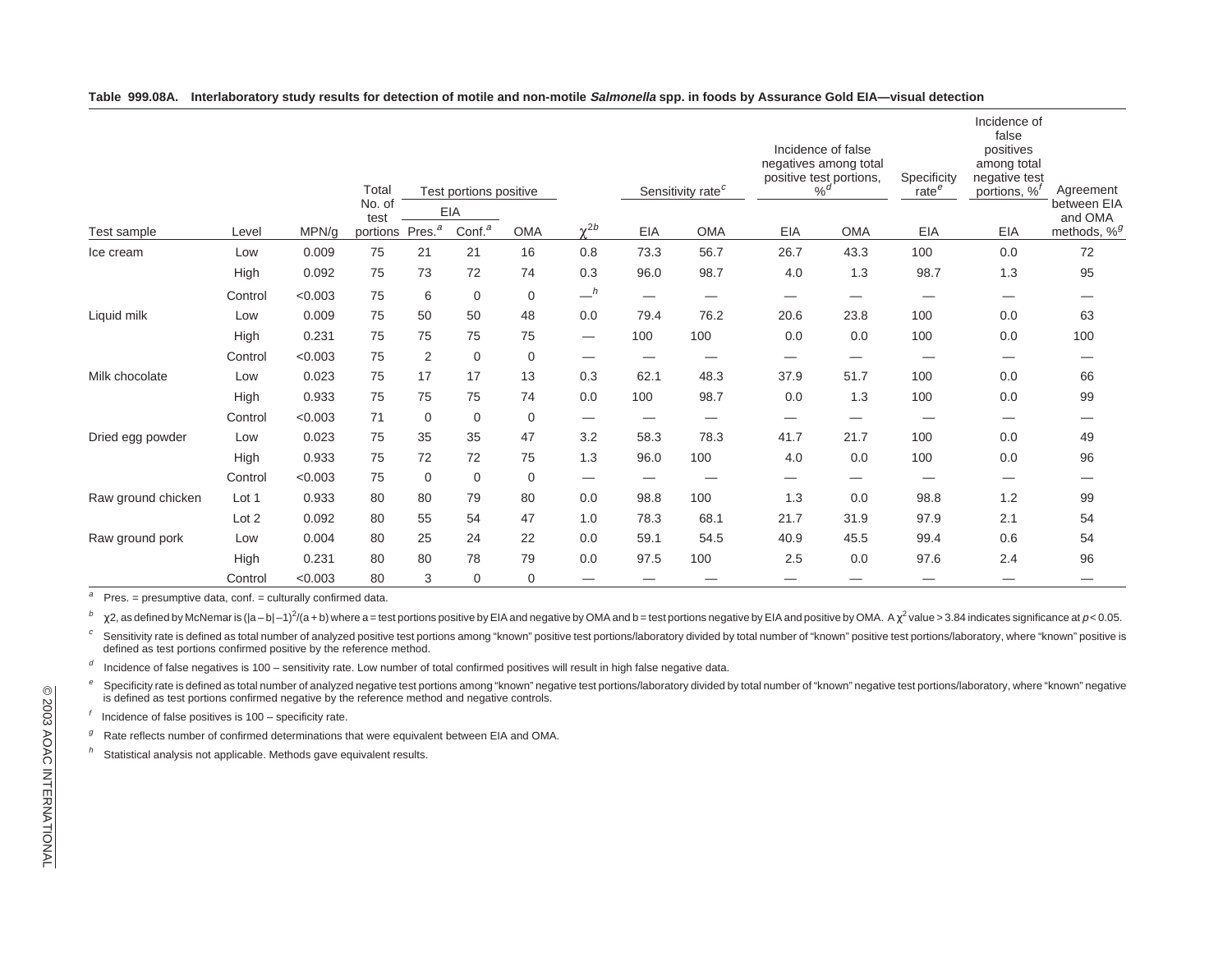|                    |         |         | Total<br>No. of<br>test | Test portions positive |                    |            |                                 | Sensitivity rate <sup>c</sup> |            | Incidence of false<br>negatives among total<br>positive test portions,<br>$\%$ <sup>d</sup> |            | Specificity<br>rate <sup>e</sup> | Incidence of<br>false<br>positives<br>among total<br>negative test<br>portions, % <sup>t</sup> | Agreement               |
|--------------------|---------|---------|-------------------------|------------------------|--------------------|------------|---------------------------------|-------------------------------|------------|---------------------------------------------------------------------------------------------|------------|----------------------------------|------------------------------------------------------------------------------------------------|-------------------------|
|                    |         |         |                         |                        | EIA                |            | $v^{2b}$                        |                               |            |                                                                                             |            |                                  |                                                                                                | between EIA<br>and OMA  |
| Test sample        | Level   | MPN/a   | portions                | Pres. <sup>a</sup>     | Conf. <sup>a</sup> | <b>OMA</b> |                                 | EIA                           | <b>OMA</b> | EIA                                                                                         | <b>OMA</b> | EIA                              | <b>EIA</b>                                                                                     | methods, % <sup>g</sup> |
| Ice cream          | Low     | 0.009   | 75                      | 23                     | 21                 | 16         | 0.8                             | 73.3                          | 56.7       | 26.7                                                                                        | 43.3       | 98.6                             | 1.4                                                                                            | 72                      |
|                    | High    | 0.092   | 75                      | 75                     | 72                 | 74         | 0.3                             | 96.0                          | 98.7       | 4.0                                                                                         | 1.3        | 96.2                             | 3.8                                                                                            | 95                      |
|                    | Control | < 0.003 | 75                      | 5                      | $\mathbf 0$        | 0          | $-$ <sup>h</sup>                |                               | —          | —                                                                                           | —          |                                  | $\overbrace{\phantom{123221111}}$                                                              | —                       |
| Liquid milk        | Low     | 0.009   | 75                      | 50                     | 50                 | 48         | 0.0                             | 79.4                          | 76.2       | 20.6                                                                                        | 23.8       | 100                              | 0.0                                                                                            | 63                      |
|                    | High    | 0.231   | 75                      | 75                     | 75                 | 75         | $\hspace{0.1mm}-\hspace{0.1mm}$ | 100                           | 100        | 0.0                                                                                         | 0.0        | 100                              | 0.0                                                                                            | 100                     |
|                    | Control | < 0.003 | 75                      | $\mathbf 0$            | $\mathbf 0$        | 0          |                                 |                               |            |                                                                                             |            |                                  | —                                                                                              |                         |
| Milk chocolate     | Low     | 0.023   | 75                      | 17                     | 17                 | 13         | 0.3                             | 62.1                          | 48.3       | 37.9                                                                                        | 51.7       | 100                              | 0.0                                                                                            | 66                      |
|                    | High    | 0.933   | 75                      | 75                     | 75                 | 74         | 0.0                             | 100                           | 98.7       | 0.0                                                                                         | 1.3        | 100                              | 0.0                                                                                            | 99                      |
|                    | Control | < 0.003 | 71                      | $\mathbf{1}$           | $\mathbf 0$        | 0          |                                 |                               | —          | $\overline{\phantom{0}}$                                                                    |            |                                  | -                                                                                              | _                       |
| Dried egg powder   | Low     | 0.023   | 75                      | 35                     | 35                 | 47         | 3.2                             | 58.3                          | 78.3       | 41.7                                                                                        | 21.7       | 100                              | 0.0                                                                                            | 49                      |
|                    | High    | 0.933   | 75                      | 72                     | 72                 | 75         | 1.3                             | 96.0                          | 100        | 4.0                                                                                         | 0.0        | 100                              | 0.0                                                                                            | 96                      |
|                    | Control | < 0.003 | 75                      | $\mathbf 0$            | $\mathbf 0$        | 0          |                                 | $\overline{\phantom{0}}$      |            |                                                                                             |            |                                  |                                                                                                |                         |
| Raw ground chicken | Lot 1   | 0.933   | 80                      | 80                     | 79                 | 80         | 0.0                             | 98.8                          | 100        | 1.3                                                                                         | 0.0        | 98.8                             | 1.2                                                                                            | 99                      |
|                    | Lot 2   | 0.092   | 80                      | 55                     | 54                 | 47         | 1.0                             | 78.3                          | 68.1       | 21.7                                                                                        | 31.9       | 97.9                             | 2.1                                                                                            | 54                      |
| Raw ground pork    | Low     | 0.004   | 80                      | 25                     | 24                 | 22         | 0.0                             | 59.1                          | 54.5       | 40.9                                                                                        | 45.5       | 99.4                             | 0.6                                                                                            | 54                      |
|                    | High    | 0.231   | 80                      | 80                     | 78                 | 79         | 0.0                             | 97.5                          | 100        | 2.5                                                                                         | 0.0        | 97.6                             | 2.4                                                                                            | 96                      |
|                    | Control | < 0.003 | 80                      | $\overline{2}$         | $\mathbf 0$        | 0          |                                 |                               |            |                                                                                             |            |                                  |                                                                                                |                         |

Table 999.08B Interlaboratory study results for detection of motile and non-motile Salmonella spp. in foods by Assurance Gold EIA-instrumental detection

aPres. <sup>=</sup> presumptive data, conf. <sup>=</sup> culturally confirmed data.

b $\chi$ 2, as defined by McNemar is (|a – b| –1)<sup>2</sup>/(a + b) where a = test portions positive by EIA and negative by OMA and b = test portions negative by EIA and positive by OMA. A  $\chi^2$  value > 3.84 indicates significance a

 $\boldsymbol{c}$ Sensitivity rate is defined as total number of analyzed positive test portions among "known" positive test portions/lab divided by total number of "known" positive test portions/lab, where "known" positive is defined as te portions confirmed positive by the reference method.

dIncidence of false negatives is 100 – sensitivity rate. Low number of total confirmed positives will result in high false negative data.

e $^e$  Specificity rate is defined as total number of analyzed negative test portions among "known" negative test portions/lab divided by total number of "known" negative test portions/lab, where "known" negative is defined test portions confirmed negative by the reference method and negative controls.

Incidence of false positives is 100 – specificity rate.

 $g$  Rate reflects number of confirmed determinations that were equivalent between EIA and OMA.

hStatistical analysis not applicable. Methods gave equivalent results.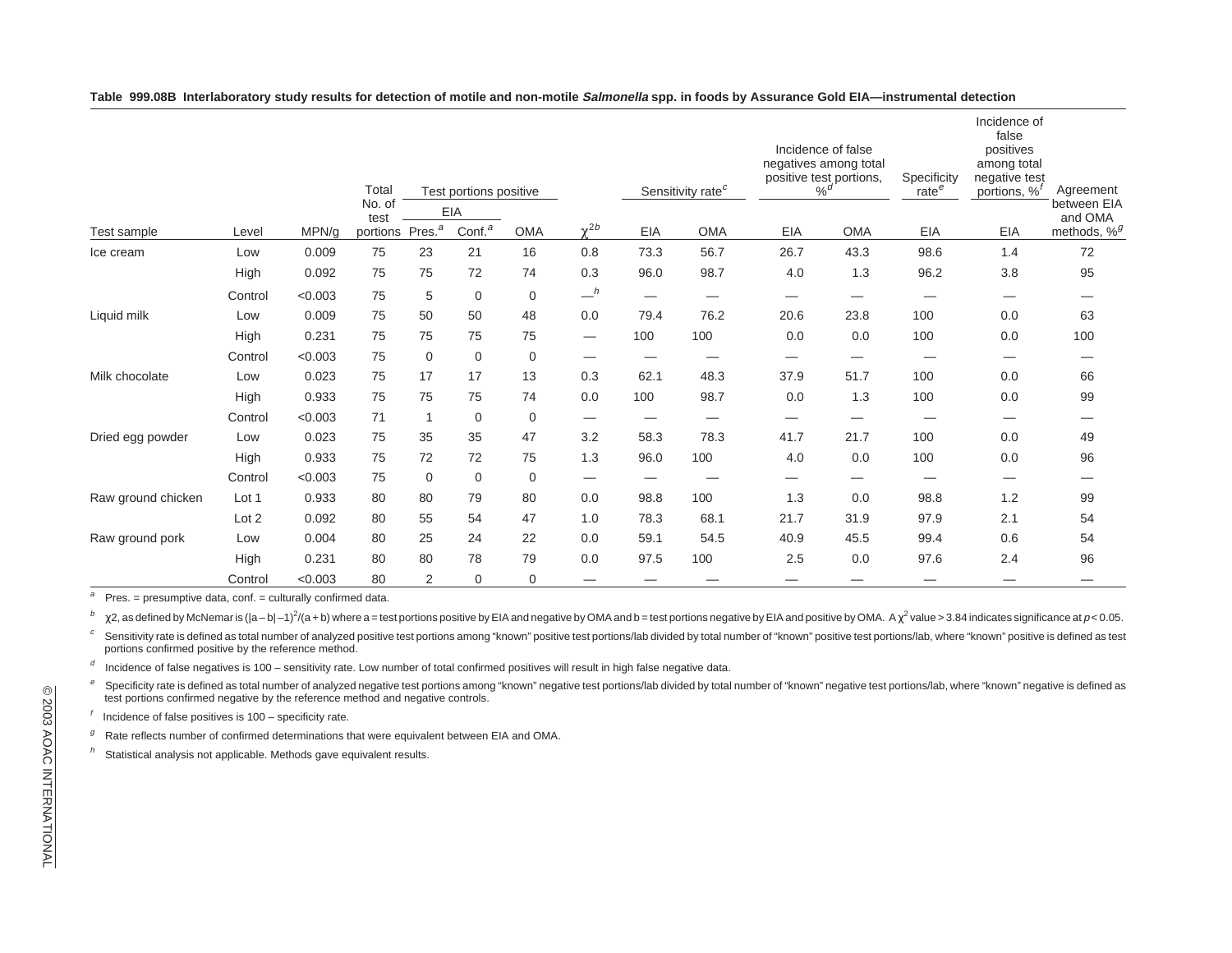#### **Table 999.08C**

| Food type                          | Pre-enrichment broth                                                                               |  |  |  |  |
|------------------------------------|----------------------------------------------------------------------------------------------------|--|--|--|--|
| Nonfat dried milk                  | Brilliant green water                                                                              |  |  |  |  |
| Liquid egg products                | Trypticase soy broth (TSB)                                                                         |  |  |  |  |
| Raw foods                          | Buffered peptone water + novobiocin<br>$(BPW + n)$                                                 |  |  |  |  |
| Chocolate based products           | Nonfat dried milk + brilliant green                                                                |  |  |  |  |
| Dried powder processed<br>products | Brain heart infusion broth +<br>enrichment supplement containing<br>Oxyrase <sup>®</sup> (BHI + O) |  |  |  |  |
| All other foods                    | Buffered peptone water (BPW)                                                                       |  |  |  |  |

#### **D. General Instructions**

Store all reagents at 2–8°C when not in use. Let reagents equilibrate to room temperature before use. Include 2 positive control test wells and one blank test well with each run of tests. Use separate pipet for each test suspension and reagent to avoid cross-contamination. Kit reagents and components must be used as an integrated unit and may not be mixed with components from other manufacturing batches or sources. Use dedicated trough or glassware for each reagent to avoid cross-contamination. Do not use reagents after expiration date. Do not re-use microwells.

# **E. Enrichment**

(**a**) *Pre-enrichment (see Table 999.08C)*.—(*1*) *Foods with a low microbial load (excluding dried powder foods)*.—Add 25 g test portion to 225 mL appropriate pre-enrichment broth, pre-warmed to 35–37°C. Mix thoroughly according to BAM/OMA, current edition. Incubate 6–8 h at 35–37°C.

(*2*) *Foods with a low microbial load (dried powder foods)*.—Add 25 g test portion to 225 mL prewarmed BHI broth. Mix thoroughly according to BAM/OMA, current edition. Add 1 mL enrichment supplement containing Oxyrase<sup>®</sup> (BHI + O). Mix well by swirling. Incubate 6–8 h at 35–37°C.

(*3*) *Foods with a high microbial load*.—Add 25 g test portion to 225 mL BPW. Add 4 mL 0.1% novobiocin solution. Mix thoroughly according to BAM/OMA, current edition. Incubate 18–26 h at 35–37°C.

(**b**) *Selective enrichment*.—(*1*) *Foods with a low microbial load (excluding dried powder foods).—*Transfer 25 mL pre-enrichment broth to 5 mL 5X RV medium and transfer another 25 mL to 5 mL 5X TT broth. Vortex mix thoroughly. Incubate in water bath 16–24 h at 42°C.

(*2*) *Foods with a low microbial load (dried powder foods)*.—Transfer 25 mL BHI + O broth to 5 mL 5X TT broth. Vortex mix thoroughly. Incubate in water bath 16–24 h at 42°C.

(*3*) *Foods with a high microbial load*.—Transfer 0.1 mL pre-enrichment broth to 10 mL RV medium and transfer another 1.0 mL to 10 mL TT broth. Vortex mix thoroughly. Incubate in water bath 5–8 h at 42°C.

(**c**) *Post enrichment*.—Following selective enrichment, transfer and combine 1.0 mL TT broth and 0.5 mL RV medium into a single tube containing 10 mL pre-warmed TSB + n. For dried powder foods, transfer 1.0 mL TT broth into 10 mL pre-warmed TSB + n. For dried egg products, transfer 0.2 mL TT broth into 10 mL TSB + n. Vortex mix thoroughly. Incubate all foods with a low microbial load 6–8 h at 35–37°C. Incubate foods with a high microbial load in a water bath 16–20 h at 42°C.

(**d**) *Extraction*.—Following TSB + n incubation, vortex mix tube contents and transfer 1.0 mL to a test tube. Retain original  $TSB + n$ broth sample tubes for confirmation of presumptive positive results.

Add 0.1 mL extraction reagent,  $C(a)$ , to 1.0 mL TSB + n tube and vortex mix. Inactivate microorganisms at 100°C for 10 min. Cool tubes to 25–37°C before testing. Tubes that have been inactivated can be refrigerated at 4–8°C up to 4 days prior to testing.

### **F. Enzyme Immunoassay**

(*1*) Prepare wash solution by adding 5.0 mL wash solution concentrate, **C**(**b**), to 100 mL distilled water. Label container and let equilibrate at room temperature. This volume is sufficient to wash 40 wells. Wash solution is stable 30 days.

(*2*) Install 450 nm filter in microwell plate reader.

(*3*) Fit required number of microwell strips into holder, allowing for 2 positive controls and one blank well. Carefully reseal unused microwells in foil pouch containing desiccant. Carefully record position of positive controls, blanks, and test suspensions in holder.

(*4*) To assure uniformity, mix separately test suspensions, **E**(**d**), and positive control, **C**(**d**), on Vortex mixer before pipetting. Pipet 0.1 mL test suspension into test well; pipet 0.1 mL positive control into each positive well. Leave blank well empty.

(*5*) Cover microplate with plastic cover provided and incubate 30 min at 35–37°C. Do not stack anything on microwell holder during incubation.

(*6*) Wash each well 3× using alternative (*a*) or (*b*). (*Note*: Effective washing is critical to obtaining accurate data.) (*a*) Completely remove contents of wells with microwell washer. Immediately fill wells completely with wash solution. Repeat 2×. Avoid overfilling or underfilling wells. (*b*) Remove contents of wells by inverting and vigorously tapping plate. Completely fill each well with wash solution using pre-cleaned wash bottle. Repeat 2×.

(*7*) Immediately after removal of last wash, mix conjugate solution, **C**(**e**), by gently inverting bottle several times. Add 0.1 mL conjugate solution to each well, including control and blank wells. Cover plate with plastic cover and incubate 30 min at 35–37°C.

(*8*) Wash each well 3× as in step (*6*).

(*9*) Immediately after removal of last wash, add 0.1 mL substrate solution to each well, including control and blank wells. Cover plate with plastic cover and incubate at room temperature for 10–15 min.

#### **G. Reading and Interpreting Results**

(**a**) *Visual interpretation*.—Use the Color Standard Card. (*Note*: If interpreting the results visually, reading must be taken between 10 and 15 min.) After incubation, place well holder on white background. Looking straight down into well, compare color at center of wells with Color Standard. Edges of wells may reflect color of adjacent wells and appear darker; this should be disregarded. Test wells that are at least as dark as Color II—the positive cutoff—are presumptive positive and should be culturally confirmed. Since color development will continue, reading must be made within 10–15 min.

(**b**) *Instrumental interpretation*.—Use microplate reader. Fit microwell reader with 450 nm filter. Add 0.1 mL stop solution, **C**(**g**), to each well at 15 min. Blue color will turn yellow. After adding stop solution, read and record results. Color is stable 1 h. (*Note*: For valid results, microwell plate reader must be calibrated against blank well before reading tests and control.) (*1*) Standardize reader by reading blank well and adjusting absorbance (A) to zero. (*2*) Read absorbencies of each well, starting with 2 positive controls. When reader is standardized to